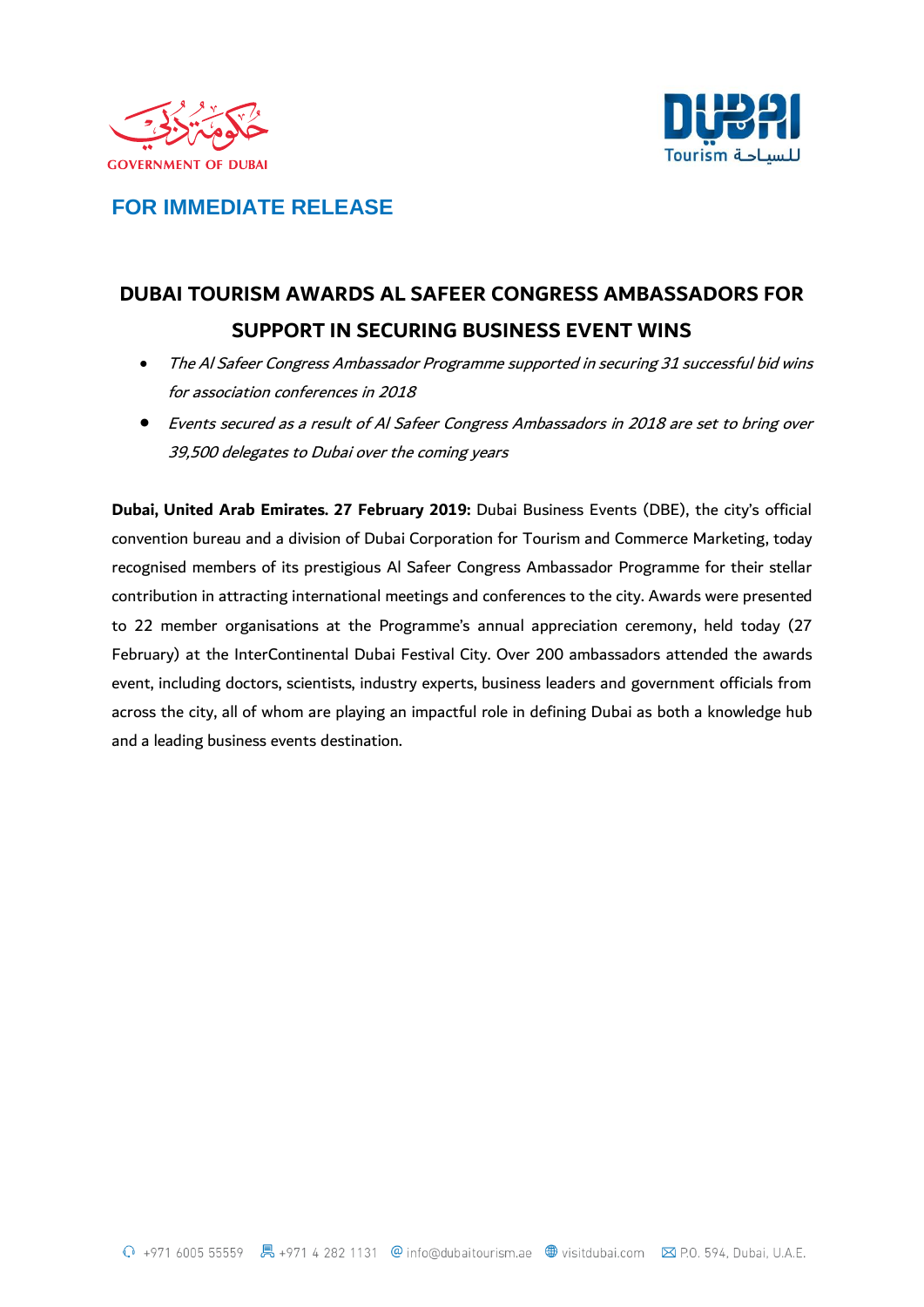





His Excellency Helal Saeed Almarri, Director General of Dubai Tourism, presented the ambassadors with their trophies at the awards, which are now in their fifth year. In 2018, the Al Safeer Congress Ambassador Programme supported in securing 31 international association conferences that are set to be hosted in Dubai, which represent 65% of the association conferences awarded to the city over the course of the year. The events won are set to attract over 39,500 industry-specific professionals and experts to Dubai from around the world. In total, the city is gearing up to host over 51 ambassadorassisted events in 2019 and beyond, with over 71,000 delegates expected to attend.

**Issam Kazim, Chief Executive Officer of Dubai Corporation for Tourism and Commerce Marketing, said:** "We would like to congratulate and thank all the ambassadors for their hard work and commitment to support the city in securing leading international business events. The work done through the Al Safeer Congress Ambassador Programme is helping Dubai accelerate on its journey towards becoming a global knowledge hub and the efforts made by the ambassadors have contributed significantly to the city's vision and strengthened its ability to attract international conferences to the region. Since the formation of the Programme, we have seen growing interest from potential

ambassadors and trust that the ever-expanding network will continue to flourish and drive our city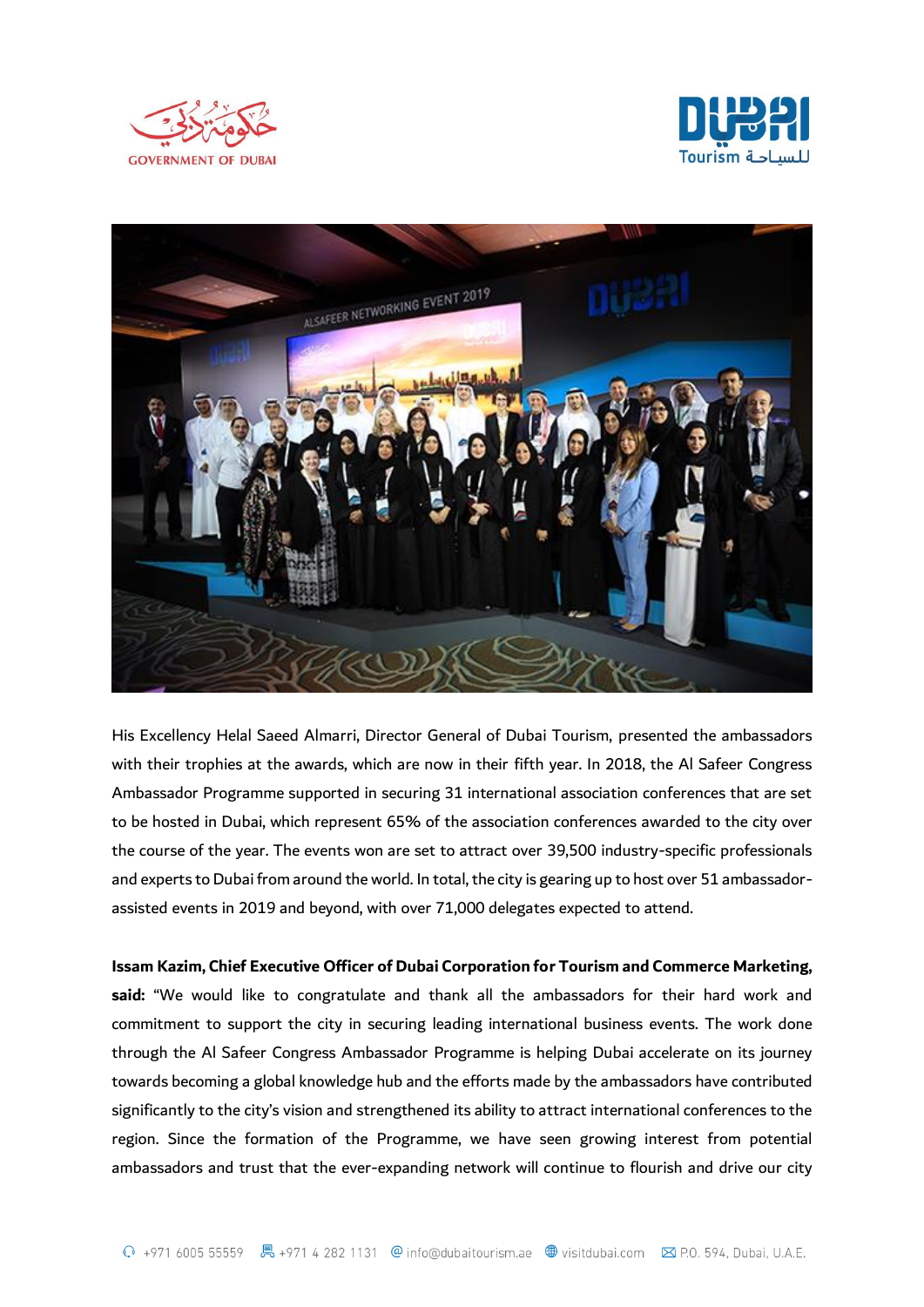



forward as a premier host for business events. The programme is emblematic of the collaborative approach taken and the ability of stakeholders in the public and private sectors to come together to drive benefits for Dubai."



Among the guest speakers at the event was H.E. Dr. Ali Sebaa Al Marri from Mohammed bin Rashid School of Government (MBRSG), who shared how MBRSG was successful in winning the bid for the Sixth Global Symposium on Health Systems Research in 2020 as well as Abdulqader Obaid Ali, CEO of the UAE Internal Auditors Association, who presented a case study on Dubai's hosting of the Institute of Internal Auditors' International Conference in 2018.

**Steen Jakobsen, Assistant Vice President, Dubai Business Events said:** "The sharing of industryspecific knowledge and expertise across various sectors through the Al Safeer Programme's network of ambassadors has strengthened our bids for key industry events, convincing decision makers to choose Dubai as their host city. As Dubai's strongest advocates within their individual fields and expertise, the ambassadors have contributed in enriching Dubai's reputation as a global knowledge hub and the leading business events destination in the region. As we continue to develop the programme, we welcome interest from potential ambassadors and look forward to collaborating with them to bring more business events to Dubai."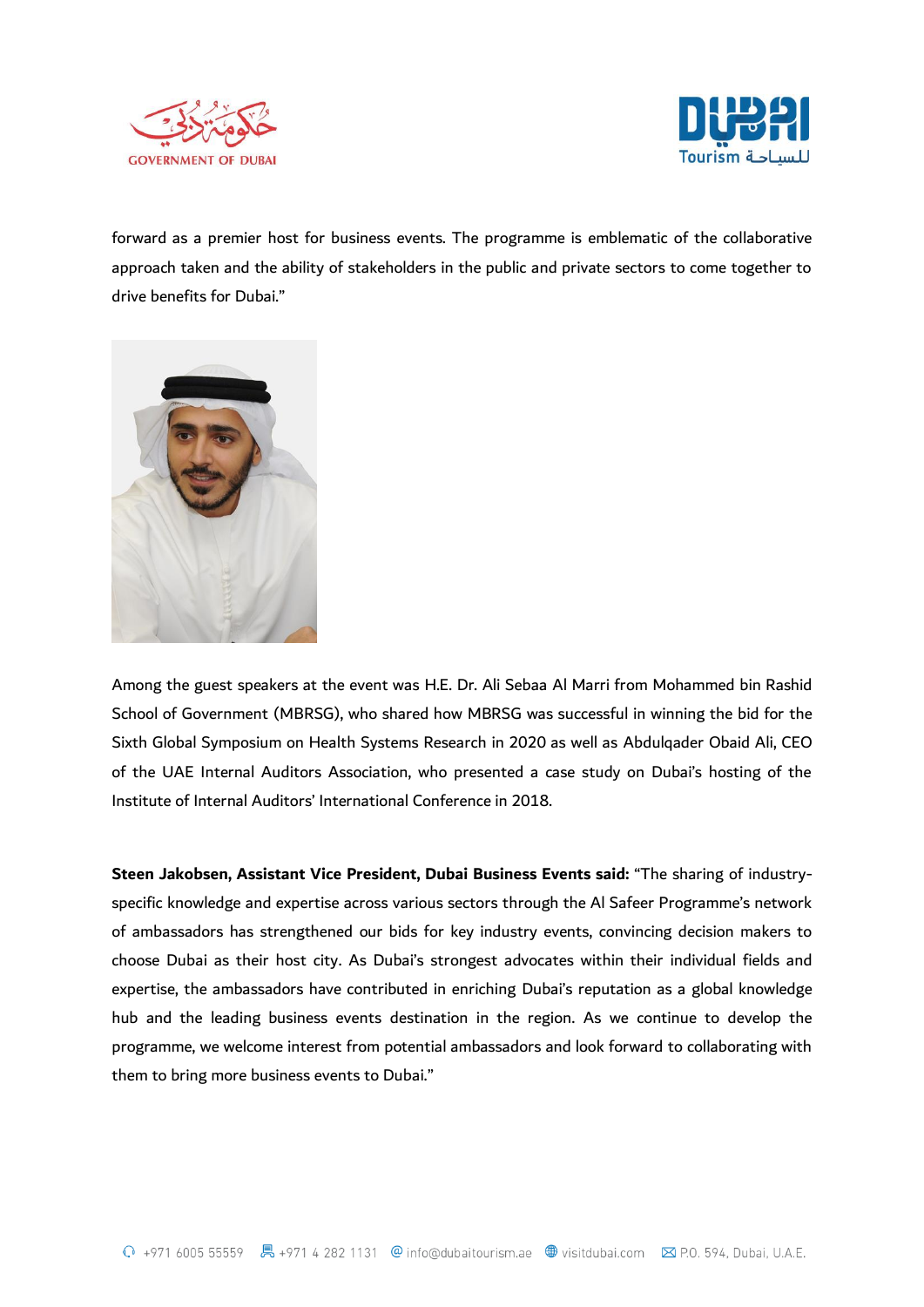



Since being established in 2010, the Al Safeer Programme has grown to become a strong network of over 300 members, each of whom are industry experts in their field and are helping steer Dubai's position as a business platform that provides world-class infrastructure to support new industry discoveries and progression. In 2018, the programme was strengthened through the signing of several memorandums of understanding, with members joining from the Dubai Culture and Arts Authority, Dubai Electricity and Water Authority, Dubai Municipality, Dubai Police, Mohammed Bin Rashid School of Government, RIT University in Dubai, and the UAE Financial Markets Association. The Al Safeer Congress Ambassadors community is set to further grow in 2019 as the Programme continues to target government entities, key universities and other organisations in Dubai to join and support in the city's success.

Translating to 'The Ambassador', the Al Safeer Programme was established by Dubai Business Events in 2010 to engage with UAE-based key opinion leaders and government representatives, tapping into their expertise and professional networks to attract international business events to Dubai. Since its establishment, the Programme has assisted in successfully bidding for a total of 146 events with over 207,000 delegates in attendance.

Representatives from the following organisations were recognised at the event:

- Skyline University College
- The British University in Dubai
- Securities and Commodities Authority
- Zayed University
- Emirates Nursing Association
- Nedaa Professional Communication Corporation
- Mohammed bin Rashid School of Government
- Mohammed bin Rashid Space Centre
- Emirates Family Medicine Society
- Emirates Intensive Care Society
- University of Wollongong in Dubai
- IEEE UAE Section
- The Cultural and Scientific Association
- Dubai Courts
- Dubai Chamber of Commerce and Industry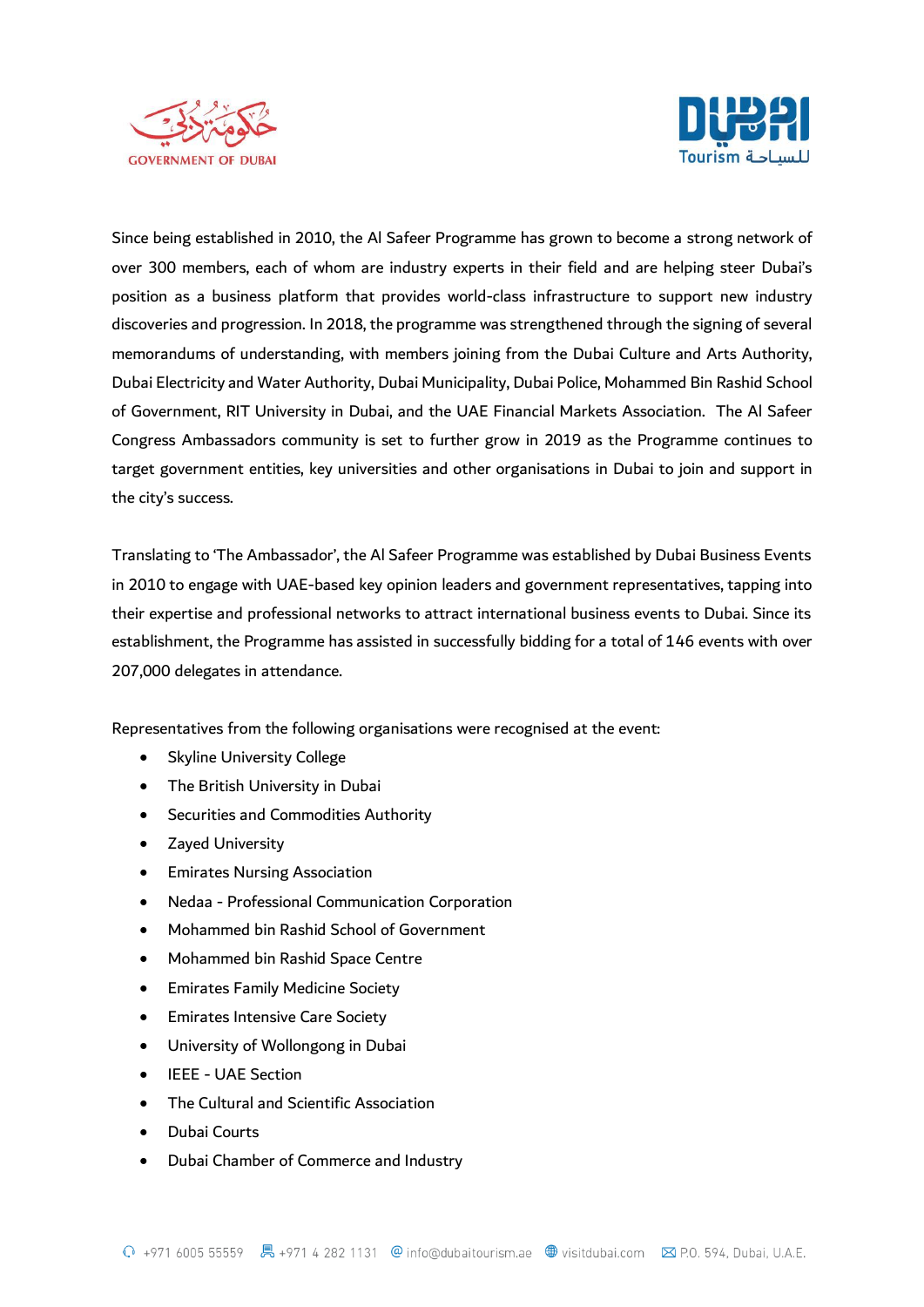



- Emirates Urological Society
- Emirates Physiotherapy Society
- Emirates Gastroenterology Society
- **•** Emirates Cardiac Society
- Dubai Exports Department of Economic Development
- Society of Petroleum Engineers MENA and South Asia
- Al Rais Travel & Shipping Agencies

**Dr. Fatma Taher, IEEE UAE section Chair** said: "A huge thank you for everything you and your team did to help IEEE UAE section in their bidding for different conferences and event across the country. Our members are very happy with how it went, and we have had good feedback. It's definitely raised the bar, being an ambassador for IEEE is very important in supporting the organisation's goals and values, which has clearly shown in our collaboration with Dubai Tourism."



**Amal Al Shamlan, President – Emirates Physiotherapy Society**, said: "It has been extremely valuable to participate in the Al Safeer program over the years. This programme offered great learning opportunities through the various events that they organise. This has enabled us in the Emirates Physiotherapy Society to participate in the bidding for hosting the congress of the World Confederation of Physical Therapy 2021. The success of winning the bid would not have been accomplished without the support and the partnership relationship with DTCM. We are honoured to be awarded today; I would express my sincere appreciation to all the team that I have communicated with at DTCM."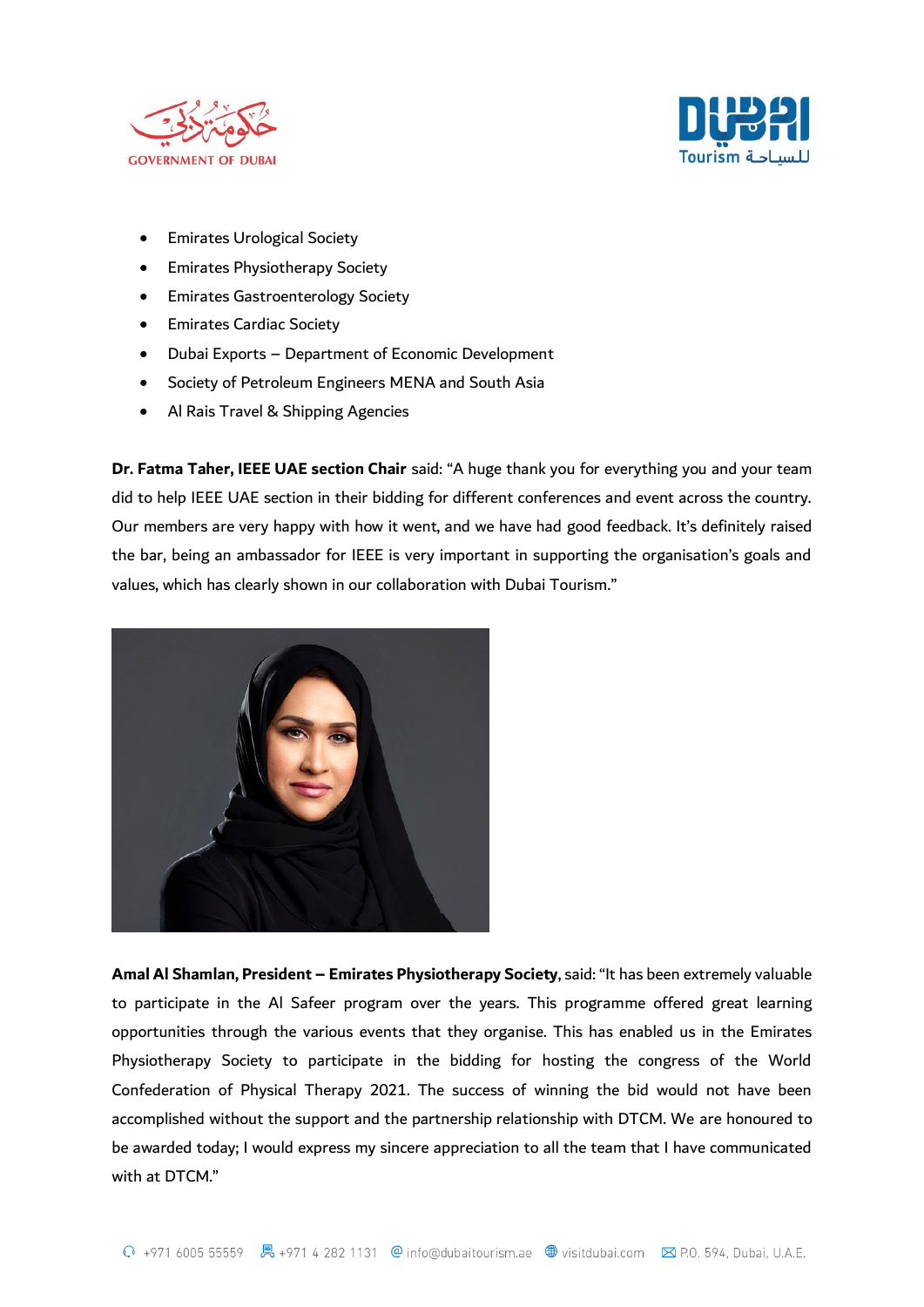





**Dr. Maryam Al Khatry, Past President – Emirates Gastroenterology Society**, said: "Since joining the Al Safeer Congress Ambassador Programme, I have been able to actively spread awareness on Dubai as a prominent and leading business events destination. I managed to tap into my international network of like-minded experts, knowing that I will always have the outstanding support of Dubai Business Events (DBE) across all levels of the organisation. DBE have been instrumental in lining up crucial city-wide support and helps produce detailed bid documents that are rich in content, leading to winning bids, such as the prestigious World Congress of Gastroenterology 2021. Thank you, DBE. I look forward to further our joint success stories and to working with all key stakeholders on securing further wins for Dubai and the UAE."